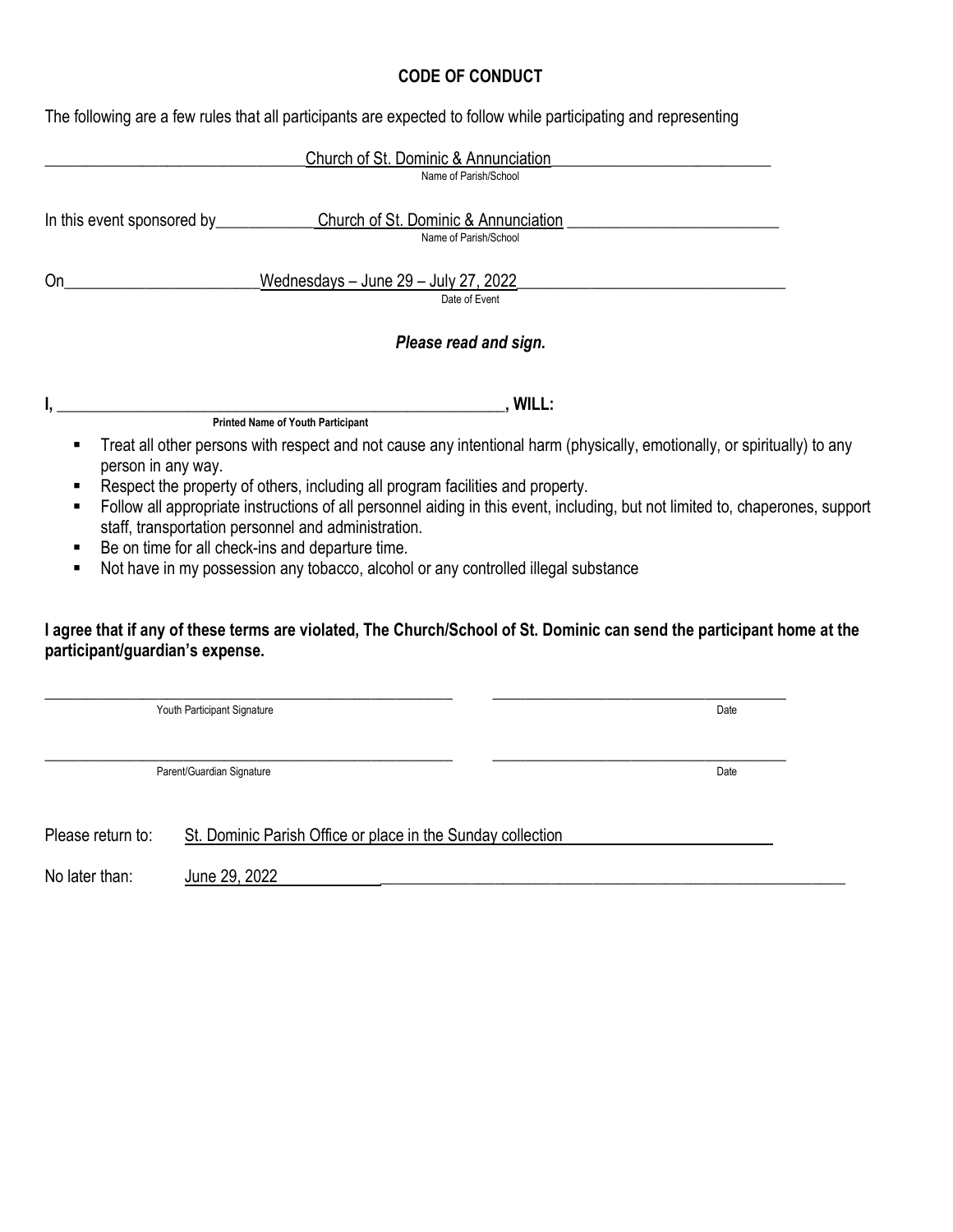## FIELD TRIP

| Student/Participant Name                                                                                                                                                                                                                                                                                                                                                                                                                                                                                                      |                                                                                                                                                                                                                                                                                                                                                                                                                                                                                                                                                                                                                                                                                                                                                                                                                                                                                                                                                                                                                                                                |
|-------------------------------------------------------------------------------------------------------------------------------------------------------------------------------------------------------------------------------------------------------------------------------------------------------------------------------------------------------------------------------------------------------------------------------------------------------------------------------------------------------------------------------|----------------------------------------------------------------------------------------------------------------------------------------------------------------------------------------------------------------------------------------------------------------------------------------------------------------------------------------------------------------------------------------------------------------------------------------------------------------------------------------------------------------------------------------------------------------------------------------------------------------------------------------------------------------------------------------------------------------------------------------------------------------------------------------------------------------------------------------------------------------------------------------------------------------------------------------------------------------------------------------------------------------------------------------------------------------|
|                                                                                                                                                                                                                                                                                                                                                                                                                                                                                                                               | Sex                                                                                                                                                                                                                                                                                                                                                                                                                                                                                                                                                                                                                                                                                                                                                                                                                                                                                                                                                                                                                                                            |
|                                                                                                                                                                                                                                                                                                                                                                                                                                                                                                                               |                                                                                                                                                                                                                                                                                                                                                                                                                                                                                                                                                                                                                                                                                                                                                                                                                                                                                                                                                                                                                                                                |
|                                                                                                                                                                                                                                                                                                                                                                                                                                                                                                                               |                                                                                                                                                                                                                                                                                                                                                                                                                                                                                                                                                                                                                                                                                                                                                                                                                                                                                                                                                                                                                                                                |
|                                                                                                                                                                                                                                                                                                                                                                                                                                                                                                                               |                                                                                                                                                                                                                                                                                                                                                                                                                                                                                                                                                                                                                                                                                                                                                                                                                                                                                                                                                                                                                                                                |
| Dates of Event: Wednesdays - June 29 - July 27, 2022 - 6-7PM<br>Type of Event: Tennis<br>Destination: Pat Lamb Tennis Courts - Carleton College <b>Carleton College Carleton</b> College <b>Carleton College Carleton College Carleton College Carleton College Carleton College Carleton College Carleton Col</b><br>Individual(s)/ in Charge: Fr. Gregory Abbott & two trained adults<br>Mode of Transportation To & From Event_Parents<br>Student Cost (if any) Pray one Hail Mary for St. Dominic & Annunciation parishes |                                                                                                                                                                                                                                                                                                                                                                                                                                                                                                                                                                                                                                                                                                                                                                                                                                                                                                                                                                                                                                                                |
| $I,$ $\frac{1}{P^{\text{arent or Guardian Name}}}$ , grant permission for my child, $\frac{1}{P^{\text{arent or Guardian Name}}}$                                                                                                                                                                                                                                                                                                                                                                                             | Child's Name                                                                                                                                                                                                                                                                                                                                                                                                                                                                                                                                                                                                                                                                                                                                                                                                                                                                                                                                                                                                                                                   |
| legally responsible for any personal actions taken by the above named minor ('participant').                                                                                                                                                                                                                                                                                                                                                                                                                                  | to participate in the above-described event. This activity will take place under the guidance and direction of parish/school<br>employees and/or volunteers from The Church of St. Dominic/St. Dominic School. As a parent and/or legal guardian, I remain                                                                                                                                                                                                                                                                                                                                                                                                                                                                                                                                                                                                                                                                                                                                                                                                     |
|                                                                                                                                                                                                                                                                                                                                                                                                                                                                                                                               | I agree on behalf of myself, my child named herein, or our heirs, successors, and assigns, to hold harmless and defend The<br>Church of St. Dominic/St. Dominic School, its officers, directors, employees and agents, and the Archdiocese of St. Paul and<br>Minneapolis, its employees and agents, chaperones, or representatives associated with the event, from any claim arising from or in<br>connection with my child attending the event or in connection with any illness or injury (including death) or cost of medical<br>treatment in connection therewith, and I agree to compensate the parish/school, its officers, directors and agents, and the<br>Archdiocese of St. Paul and Minneapolis, its employees and agents and chaperones, or representative associated with the event<br>for reasonable attorney's fees and expenses which may incur in any action brought against them as a result of such injury or<br>damage, unless such claim arises from the negligence of the parish/school or the Arch/Diocese of St. Paul and Minneapolis |
|                                                                                                                                                                                                                                                                                                                                                                                                                                                                                                                               |                                                                                                                                                                                                                                                                                                                                                                                                                                                                                                                                                                                                                                                                                                                                                                                                                                                                                                                                                                                                                                                                |
| for the health of my child. (Of the following statements pertaining to medical matters, sign only those that are applicable).                                                                                                                                                                                                                                                                                                                                                                                                 | <b>MEDICAL MATTERS:</b> I hereby warrant that to the best of my knowledge, my child is in good health and I assume all responsibility                                                                                                                                                                                                                                                                                                                                                                                                                                                                                                                                                                                                                                                                                                                                                                                                                                                                                                                          |
| any emergency, if you are unable to reach me at the above numbers, contact:                                                                                                                                                                                                                                                                                                                                                                                                                                                   | <b>EMERGENCY MEDICAL TREATMENT:</b> In the event of an emergency, I give permission to transport my child to a hospital for<br>emergency medical or surgical treatment. I wish to be advised prior to any further treatment by a doctor or hospital. In the event of                                                                                                                                                                                                                                                                                                                                                                                                                                                                                                                                                                                                                                                                                                                                                                                           |
|                                                                                                                                                                                                                                                                                                                                                                                                                                                                                                                               |                                                                                                                                                                                                                                                                                                                                                                                                                                                                                                                                                                                                                                                                                                                                                                                                                                                                                                                                                                                                                                                                |
|                                                                                                                                                                                                                                                                                                                                                                                                                                                                                                                               |                                                                                                                                                                                                                                                                                                                                                                                                                                                                                                                                                                                                                                                                                                                                                                                                                                                                                                                                                                                                                                                                |
|                                                                                                                                                                                                                                                                                                                                                                                                                                                                                                                               |                                                                                                                                                                                                                                                                                                                                                                                                                                                                                                                                                                                                                                                                                                                                                                                                                                                                                                                                                                                                                                                                |
|                                                                                                                                                                                                                                                                                                                                                                                                                                                                                                                               |                                                                                                                                                                                                                                                                                                                                                                                                                                                                                                                                                                                                                                                                                                                                                                                                                                                                                                                                                                                                                                                                |
|                                                                                                                                                                                                                                                                                                                                                                                                                                                                                                                               |                                                                                                                                                                                                                                                                                                                                                                                                                                                                                                                                                                                                                                                                                                                                                                                                                                                                                                                                                                                                                                                                |